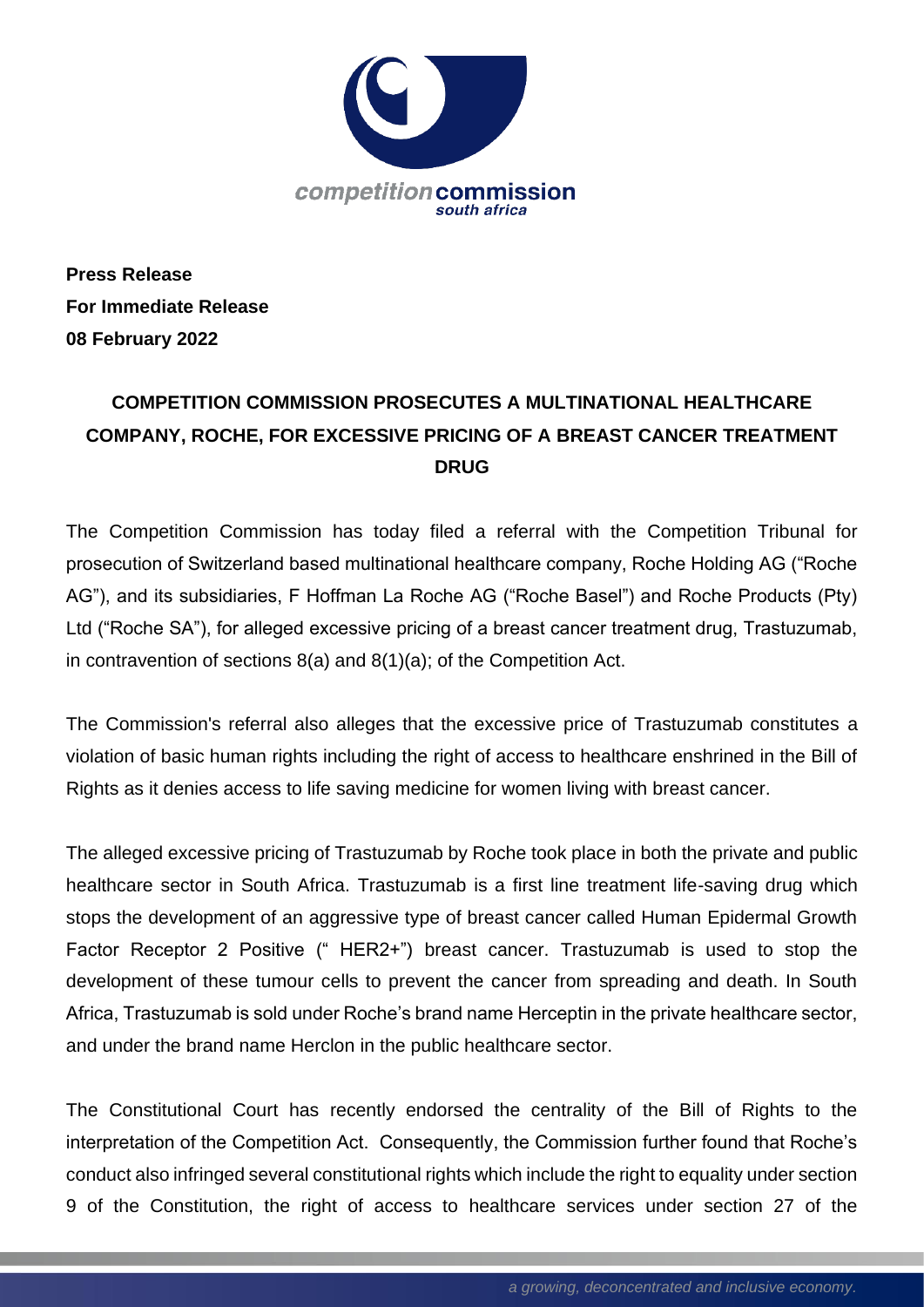Constitution, the right to dignity under section 10 of the Constitution, and the right to life under section 11 of the Constitution.

The Commission's investigation found that the excessive pricing conduct took place between January 2011 and November 2020 in the South African private healthcare sector, and in the South African public healthcare sector during the period 9 November 2015 to July 2020. In view of the fact that Roche had declined to provide the Commission with its cost data (despite the Commission pursuing all available legal channels, including the diplomatic channels), allegedly on the basis that, that cost data sits in Switzerland, the Commission considered three competitive benchmarks in its assessment, namely:

- Trastuzumab biosimilar manufacturing cost estimates Commission relied on a body of knowledge that provides a calculation algorithm to estimate the manufacturing cost of Trastuzumab biosimilars;
- Prices of a biosimilar drug supplied in South Africa Commission relied on the price of a biosimilar drug supplied in both the private sector and public sector South Africa since 2019. A biosimilar medicine is one that has the same active properties and similar clinical outcomes as an originator biologic medicine; and
- Value-based price benchmarks The Commission relied on ratios estimating the additional value/benefit attributable to Trastuzumab against the income per capita ( a proxy of the affordability of Trastuzumab).

The Commission estimated that over 10 000 breast cancer (HER2+) patients (nearly 50% of the total number of newly infected patients in the private and public healthcare sectors) were unable to receive treatment with Trastuzumab between 2011 and 2019 because of the excessive prices Roche charged for the medicine.

"The Commission has prioritized this case because the impact of excessive pricing of Trastuzumab falls heavily on women, particularly poor women, who cannot access essential treatment because they cannot afford to pay for it. This is so even for the minority of women who belong to medical schemes. The Commission is obligated to pursue this case in light of the fundamental rights implicated by the conduct, all of which are enshrined in our Constitution.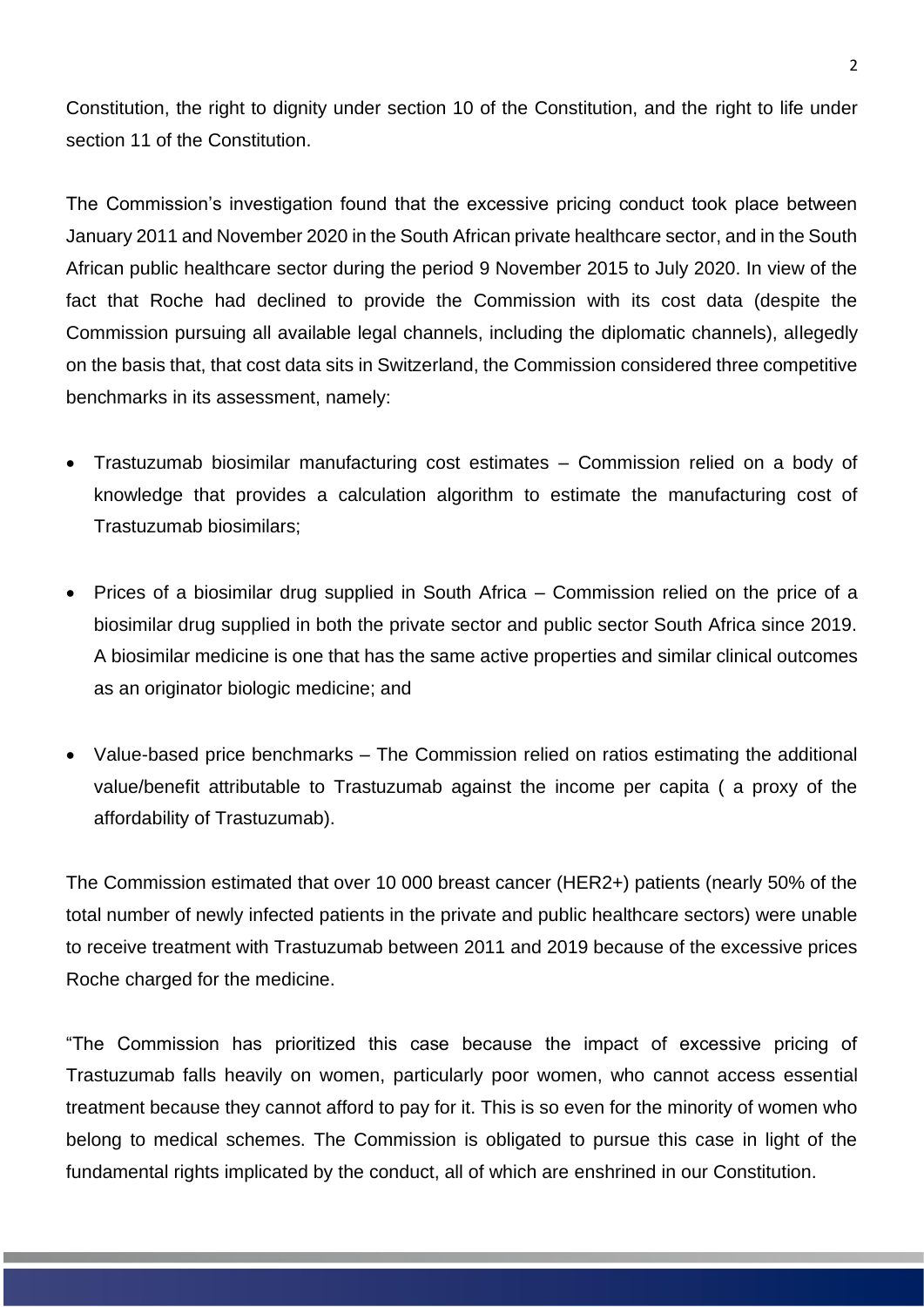The Commission has asked the Tribunal to impose a maximum penalty against Roche, for its alleged harmful and life-denying pricing conduct," says Competition Commissioner Tembinkosi Bonakele.

## **[ENDS]**

## **Issued by:**

Siyabulela Makunga, Spokesperson On behalf of: The Competition Commission of South Africa Tel: 012 394 3493 / 067 421 9883/(WhatsApp No: 072 768 0238) Email: [SiyabulelaM@compcom.co.za](mailto:SiyabulelaM@compcom.co.za)

Find us on the following social media platforms: Twitter: @CompComSA Instagram: Competition Commission SA Facebook, Linkedin and YouTube: The Competition Commission South Africa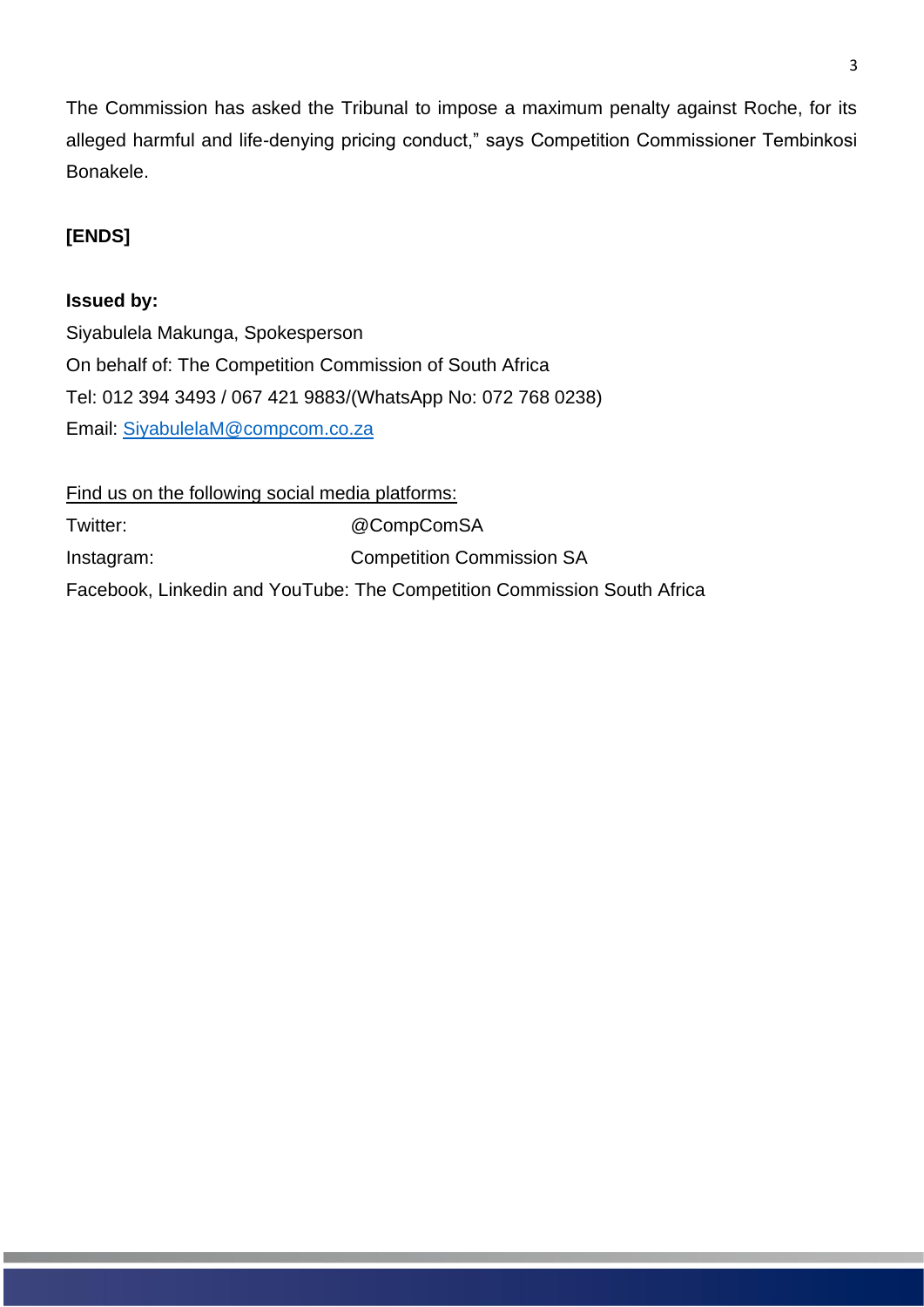## **BACKGROUND:**

On 13 June 2017, the Commissioner initiated a complaint against Roche AG and Genentech Incorporated (a wholly-owned subsidiary of Roche AG) in terms of section 49B(1) of the Act for an alleged contravention of sections 8(a), 8(c) and 9(1) of the Act.

On 6 December 2021, the Commissioner amended its complaint initiation to include Roche Basel and Roche SA for an alleged contravention of sections 8(a), 8(c) and 9(1) of the Act.

The alleged contravention relates to the sale and supply of the drug Trastuzumab. Trastuzumab is sold under Roche's brand names Herceptin and Herclon, and is used in the treatment of an aggressive type of breast cancer called Human Epidermal Growth Factor Receptor 2 Positive ("HER2+") breast cancer.

The Commission's investigation found that the excessive pricing conduct took place between January 2011 and November 2020 in the South African private healthcare sector, and in the South African public healthcare sector during the period 9 November 2015 to July 2020. In view of the fact that Roche had declined to provide the Commission with its cost data (despite the Commission pursuing all available legal channels, including the diplomatic channels), allegedly on the basis that, that cost data sits in Switzerland, the Commission considered three competitive benchmarks in its assessment, namely:

- Trastuzumab biosimilar manufacturing cost estimates Commission relied on a body of knowledge that provides a calculation algorithm to estimate the manufacturing cost of Trastuzumab biosimilars;
- Prices of a biosimilar drug supplied in South Africa Commission relied on the price of a biosimilar drug supplied in both the private sector and public sector South Africa since 2019. A biosimilar medicine is one that has the same active properties and similar clinical outcomes as an originator biologic medicine; and
- Value-based price benchmarks The Commission relied on ratios estimating the additional value/benefit attributable to Trastuzumab against the income per capita ( a proxy of the affordability of Trastuzumab).

The competitive benchmarks used by the Commission show that Roche's pricing of Trastuzumab is significantly out of kilter with all the above three comparator benchmarks. Competitive price benchmarks are price benchmarks used to assess whether the price of a product is excessive.